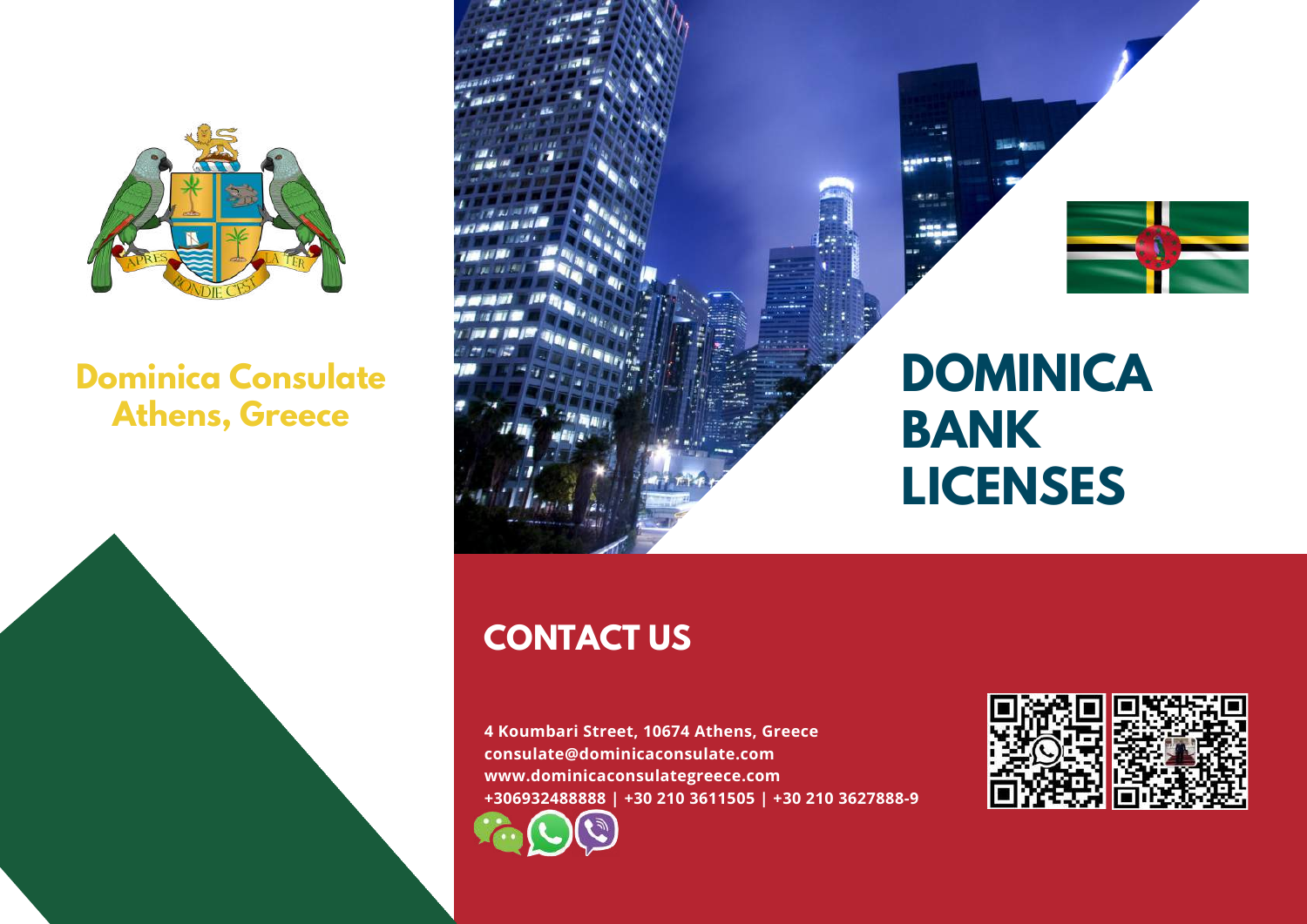Dominica is a respectable jurisdiction for the establishment of an offshore bank. In addition, Dominica has a solid reputation for maintaining customer privacy, as it has stringent confidentiality laws, which is what attracts many clients to this location to open a bank account.

The Dominica banking industry is regulated by the Financial Services Unit. Dominica offshore bank licenses are regulated by the Offshore Banking Act 1996 and the Offshore Banking Act 1997 as amended and supplemented over the years.

Offshore Bank Licenses issued by the Financial Services Unit (FSU) are Full Bank licenses, equivalent to Class A in other jurisdictions, where Bank license are divided into Classes.



#### **Scope of the License:**

- Retail banking
- Investment banking
- Crypto Currency Banking (one of the sole
- jurisdiction that currently allows it)
- Restricted territory and Nationals:
- CARICOM Countries and their **Nationals**

#### **Minimum Capital Requirement**

- Fixed at the minimum of 1,000,000 USD
- Capital can be deposited in a bank account in the name of the Bank outside Dominica, pledged in favor of the Government of Dominica

#### **Directors**

- Minimum ONE / Physical Person / Residing in the Commonwealth of Dominica
- Minimum ONE Compliance Officer

\*Both of them have to be approved by the FSU

Additional Non-Resident Directors are Permitted as long as they have been approved by the FSU (Due Diligence Procedure Mandatory)

### **Shareholders**

• Minimum ONE / Physical Person OR Corporate Entity All connected Physical Persons need to be approved by the FSU (Due Diligence Procedure Mandatory)

#### **Potential for the License:**

- Digital banking
- Mobile banking
- Crypto banking
- To lunch the infrastructure of decentralization end-to-end system and have advantage of cross-border transaction, compliance, investment.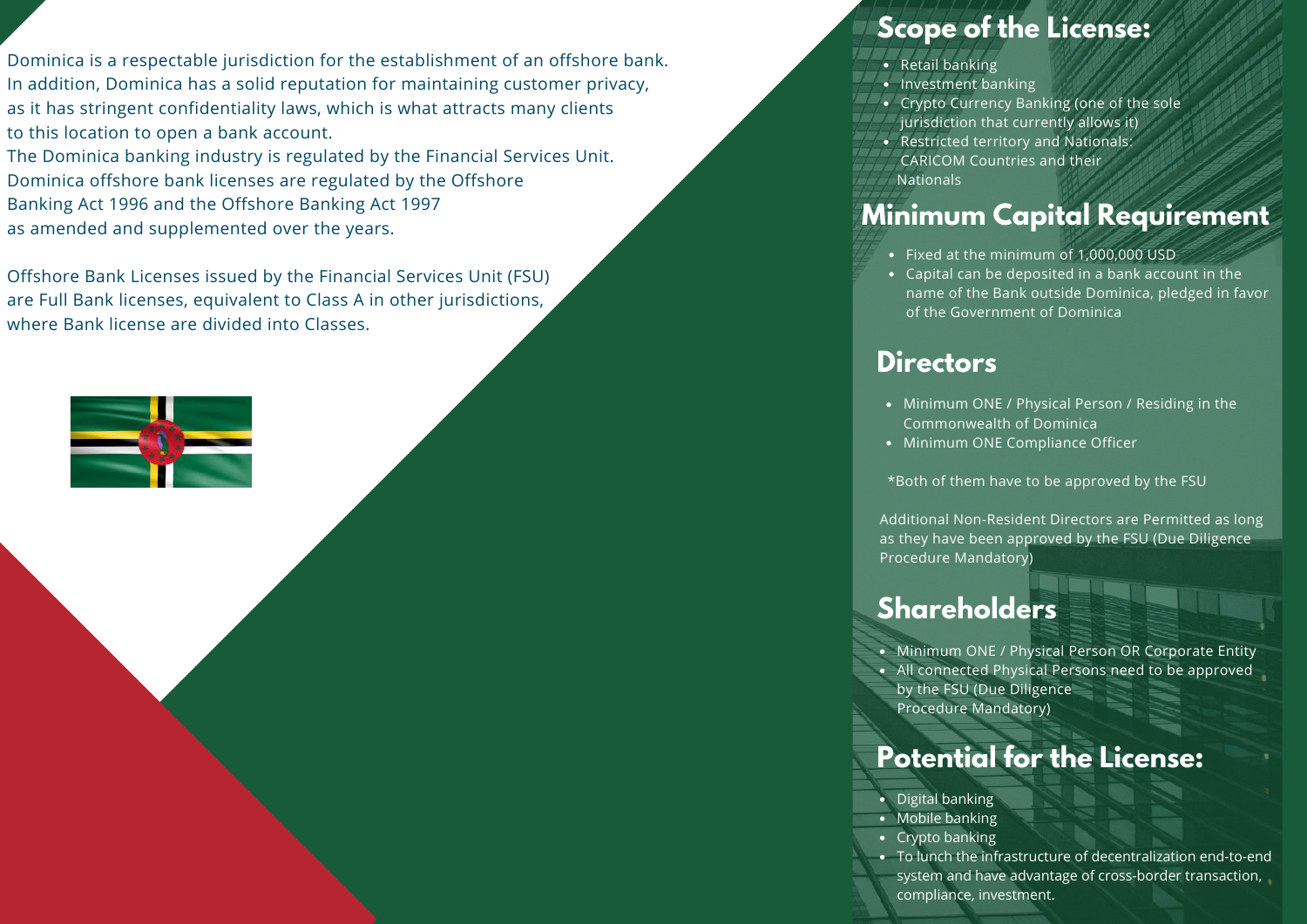Furthermore, we may assist interested parties to acquire an existing one. Our vast experience over the years, will drive you to a swift and smooth establishment of your Bank Operations from the Caribbean, targeting your International Clientele.

• STEP 1 to any of the above two options is the DUE DILIGENCE of the Promoter/Incorporator/Purchaser of an Existing Bank License. A strict and exhaustive Due Diligence is mandated at the expense of the Interested Party.

*The Report (Normal or Expedited) is delivered DIRECTLY to the FSU for assessment. If the assessment of the FSU is positive then the eligible party may become Promoter/Incorporator of a new License OR acquire an existing one. Additionally, he may also act as one of the Directors.*

*Over the Years, we have assisted clients to acquire existing licenses, permitting them to avoid the lengthy incorporation Process.*

*APPLICANTS have to be of a High Repute and Clean Criminal Record in all countries they reside or have resided and have business activities.*

#### *Current Due Diligence Requirements for the applicants:*

- o Passport Copy Notarized and Legalized via Apostille;
- o Copy of his National ID and Driving License Notarized and Legalized via Apostille;
- o Utility Bill (less than 2 months old);
- o Professional Reference from a Lawyer;
- o Professional Reference from an Accountant;
- o Bank Reference (the bank relation should be more than 2 years);
- o Curriculum Vitae;
- o Additionally, at this stage we may also require Proof and Source of the Funds destined to the Capitalization the Bank Corporation;
	- STEP 2 INCORPORATION OF COMPANY **OR** Existing License BUY OUT
	- STEP 3 APPLICATION FILLING **OR** FILLING A NEW BUSINESS PLAN for the acquired BANK



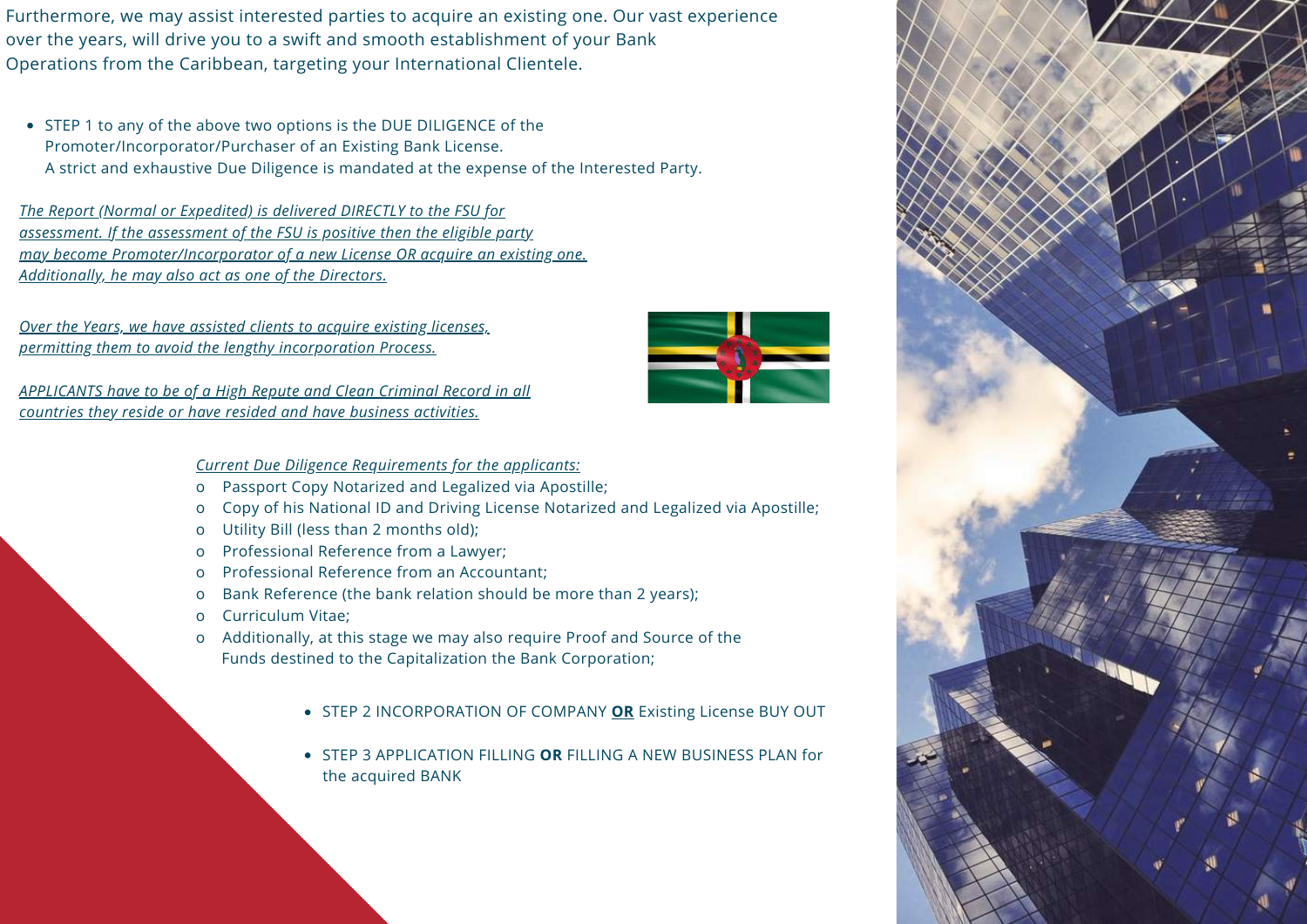

### **Turn Key License Application**

We provide turn key services meaning we handle formalities as follows:

- Assistance with due diligence (Mandatory Prior to the Incorporation or Acquisition); 1.
- Incorporation of the Corporate structure that will apply for the bank license; 2.
- 3. Upon obtaining bank license, proceed to the change of name of the company to add the word "Bank" in the Corporate name, unless a prior approval was granted;
- 4.Drafting and Preparing the Bank License Application;
- 5.Drafting of AML and KYC Manual;
- 6.Drafting of Business Plan;
- 7.Conducting meetings with Financial Service Unit,
- further to the filling of the application until bank licence is obtained;
- 8.Upon obtaining the application we will process the swift application.